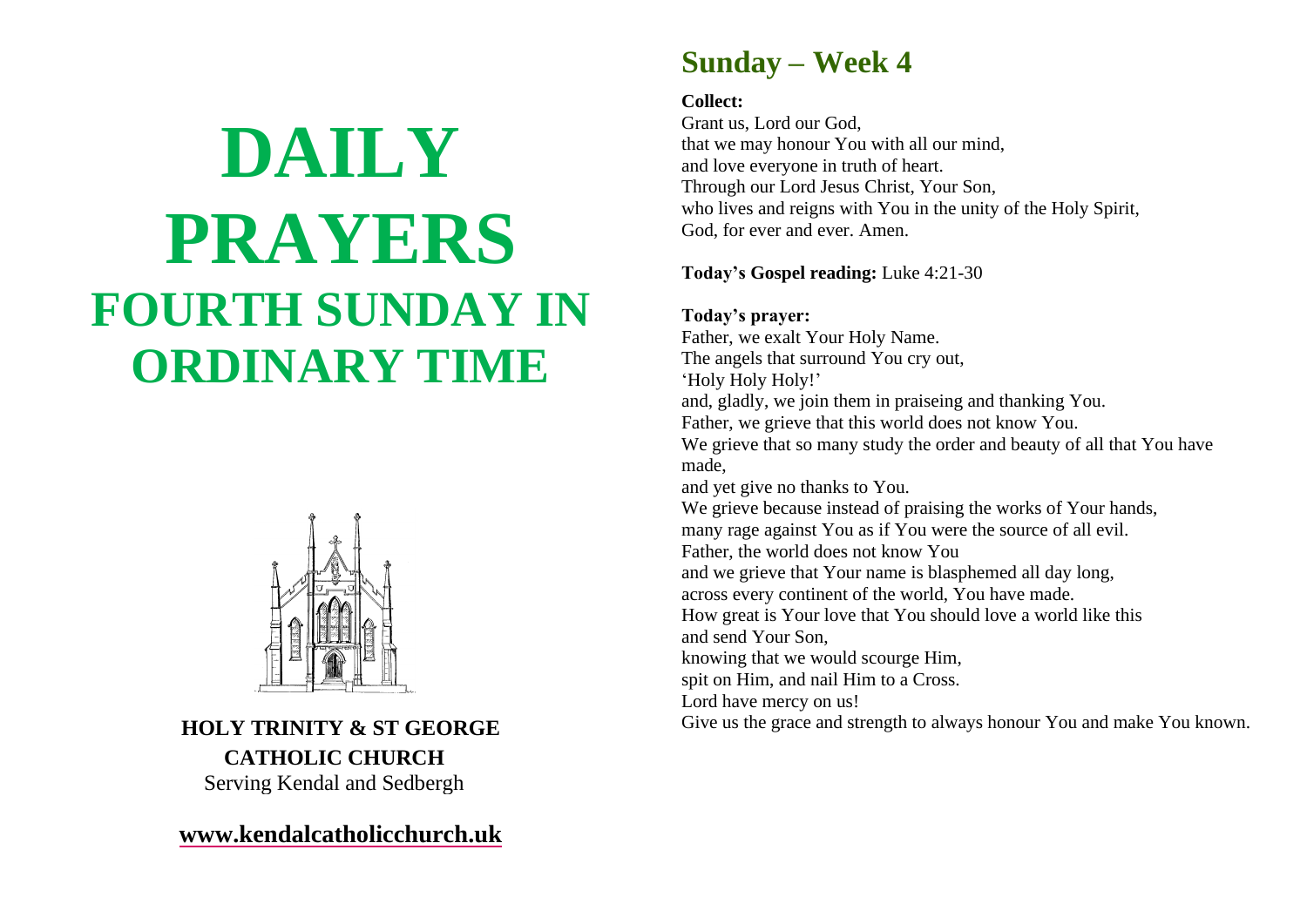# **Monday – Week 4**

#### **Collect:**

Grant us, Lord our God, that we may honour You with all our mind, and love everyone in truth of heart. Through our Lord Jesus Christ, Your Son, who lives and reigns with You in the unity of the Holy Spirit, God, for ever and ever. Amen.

#### **Today's Gospel reading:** Mark 5:1-20

### **Today's prayer:**

God the Father, I thank You for creating me. God the Son, I thank You for redeeming me. God the Holy Spirit, I thank You for sanctifying me; Fill my thoughts, words and actions with Your grace, so that they may be pleasing to You. O Blessed Trinity, help me in becoming that which You intended me to become when You created me, for in that perfection I will give You the glory You desire of

me,

and in that perfection, I will find my greatest joy in Heaven. Amen.

# **Tuesday – Week 4**

### **Collect:**

Grant us, Lord our God, that we may honour You with all our mind, and love everyone in truth of heart. Through our Lord Jesus Christ, Your Son, who lives and reigns with You in the unity of the Holy Spirit, God, for ever and ever. Amen.

# **Today's Gospel reading:** Mark 5:21-43

# **Today's prayer:**

Father, we are so thankful that in Your grace, You have made us Your children and that we can call You our Father. We bear Your Name in this world and we tremble to think that anyone would despise You because of what they see in us. Deliver us from merely calling You Lord and not doing what You command. Let us be done with living for ourselves, and help us to live in a way that honours You. We pray for friends and loved ones who are under great pressure, who endure distress, and who face great darkness. Grant that Your Name will be honoured as they trust You and love You, even in this! As Your Son glorified Your Name by enduring the Cross, so grant them, and us, the enduranc, that together we may reflect Your Son's likeness.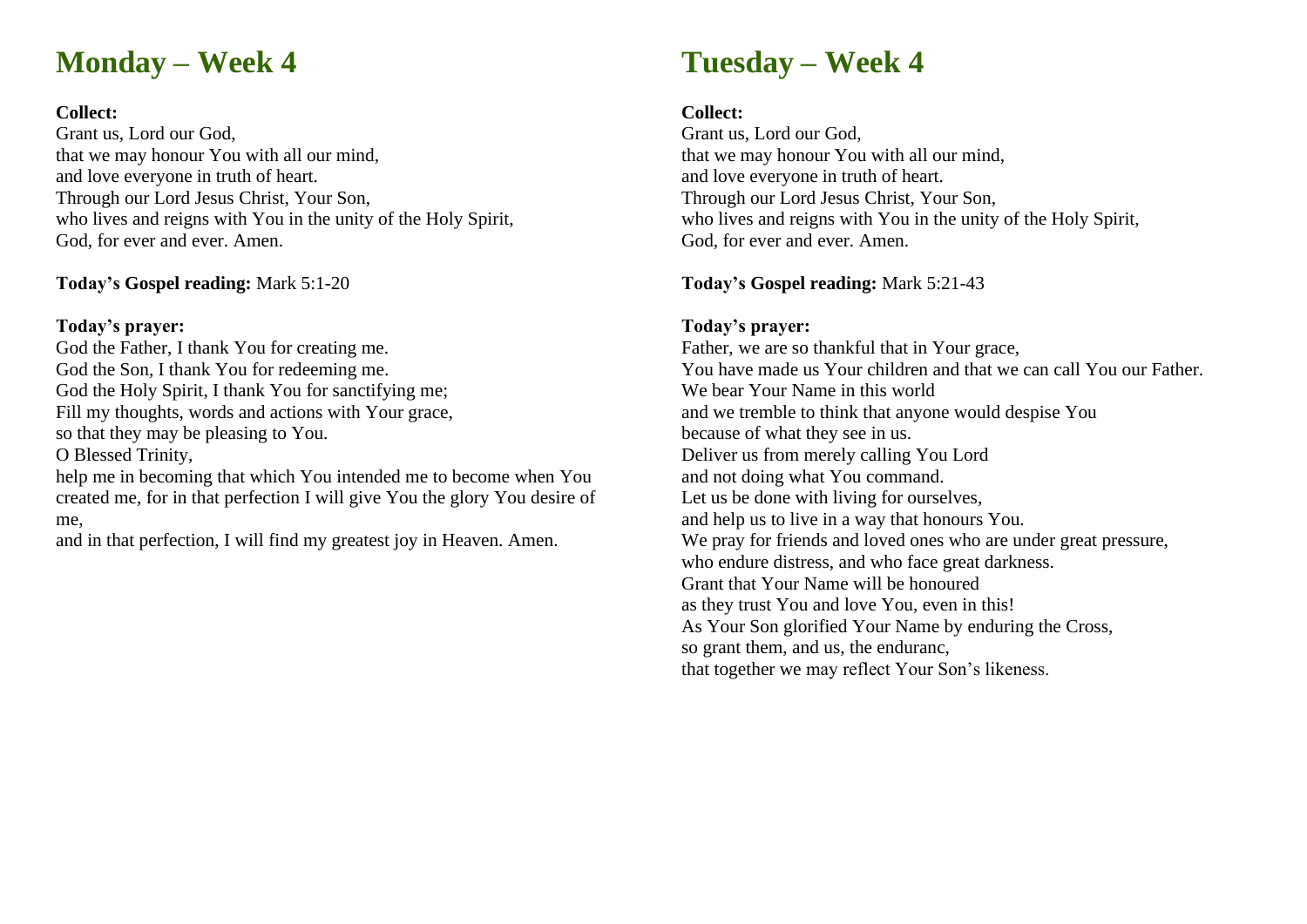# **Wednesday – Candlemas The Presentation of the Lord**

Saint Simeon and Saint Anna - patron saints of senior citizens

#### **Collect:**

Almighty ever-living God, we humbly implore Your majesty that, just as Your Only Begotten Son was presented on this day in the Temple in the substance of our flesh, so, by Your grace, we may be presented to You with minds made pure. Through our Lord Jesus Christ, Your Son, who lives and reigns with You in the unity of the Holy Spirit, God, for ever and ever. Amen.

**Today's Gospel reading:** Luke 2:22-40

**Today's prayer:** A Hymn by St John Henry Newman

The Angel-lights of Christmas morn, Which shot across the sky, Away they pass at Candlemas, They sparkle and they die.

Comfort of earth is brief at best, Although it be divine; Like funeral lights for Christmas gone, Old Simeon's tapers shine.

And then for eight long weeks and more, We wait in twilight grey, Till the high candle sheds a beam On Holy Saturday.

We wait along the penance-tide Of solemn fast and prayer; While song is hushed, and lights grow dim In the sin-laden air.

And while the sword in Mary's soul Is driven home, we hide In our own hearts, and count the wounds Of passion and of pride.

And still, though Candlemas be spent Soon Alleluias o'er, Mary is music in our need, And Jesus light in store.

*St John Henry Card. Newman, The Oratory (1849)*

Mary, Mother of the Light of the World, Pray for us Saint Joseph, Pray for us Saint Simeon, Pray for us Saint Anna, Pray for us St John Henry, Pray for us

# **Thursday – Week 4**

St Blaise, Bishop and Martyr Patron saint of sufferers from throat diseases and of wool combers St Anscar, Bishop - Patron saint of Scandinavia.

#### **Collect:**

Grant us, Lord our God, that we may honour You with all our mind, and love everyone in truth of heart. Through our Lord Jesus Christ, Your Son, who lives and reigns with You in the unity of the Holy Spirit, God, for ever and ever. Amen.

**Today's Gospel reading:** Mark 6:7-13

**Today's prayer:** Prayers to Saint Blaise and St Anscar

#### O glorious Saint Blaise,

who by your martyrdom left to the Church a precious witness to the faith, obtain of us the grace to preserve within ourselves this divine gift, and to defend, by word and example, the truth of that same faith, which is attacked and slandered in these our times. You restotred a little child when at the point of death because of an affliction of the throat, grant us your intercession the grace to welcome God's healing and the faith to enjoy His enduring protection. Amen.

God, You willed to send St Ansgar to enlighten many peoples. Through his intercession, grant that we may walk in the light of Your truth. Amen.

St Blaise, Pray for us St Anscar, Pray for us

*St Blaise of Sebaste was a doctor and bishop of Sebaste in Armenia. He was born in Sivas, Turkey and was martyred there in 316. St Ansgar (8th September 801 – 3 rd February 865), was Archbishop of Hamburg-Bremen in the northern part of the Kingdom of the East Franks. Known as the "Apostle of the North" because of his travels. He received the missionary mandate to bring Christianity to Northern Europe.*